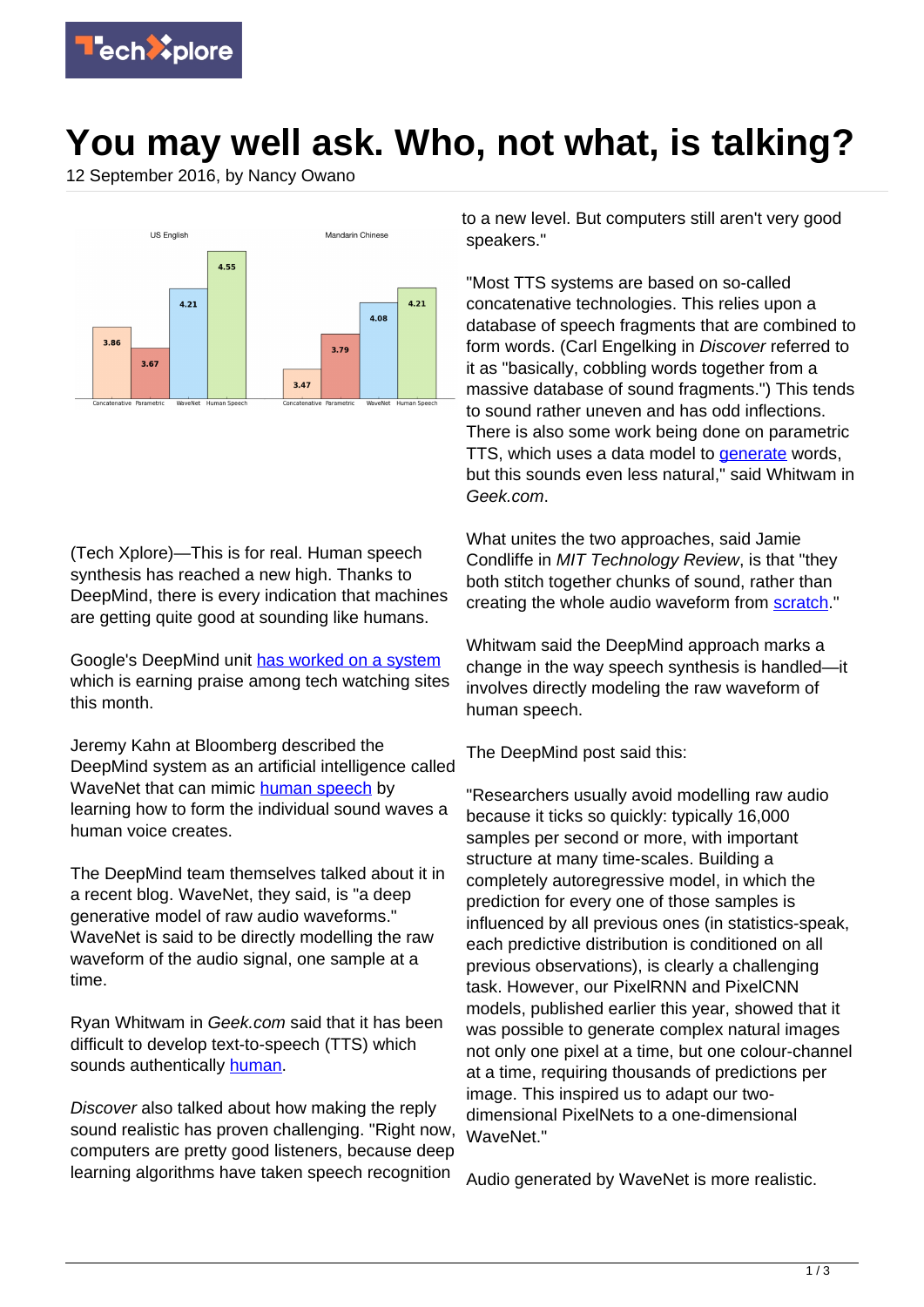

Condliffe said the results were "noticeably more humanlike" compared with the other two approaches.

How close do the system's soundwaves come to resembling human speech? How humanlike is it? Does it still sound like a robot, but a very humanlike robot?

Kahn said, "In blind tests for U.S. English and generated speech sounded more natural than that created with any of Google's existing text-to[-speech](http://www.bloomberg.com/news/articles/2016-09-09/google-s-ai-brainiacs-achieve-speech-generation-breakthrough) programs, which are based on different technologies. WaveNet still underperformed recordings of actual human speech."

They achieved what they did achieve via a neural network. Engelking said, "WaveNet is an artificial [neural network](https://techxplore.com/tags/neural+network/), that, at least on paper, resembles the architecture of the human brain."

Engelking in Discover looked at the bigger picture. "We're not there yet, but natural language [processing](http://blogs.discovermagazine.com/d-brief/2016/09/09/wavenet-google-deepmind-speech-generation/#.V9WDypiECUn) is a scorching hot area of AI research—Amazon, Apple, Google and Microsoft are all in pursuit of savvy digital assistants that can verbally help us interact with our devices." He said "the future of man-machine conversation sounds pretty good."

Similarly, Kahn in Bloomberg made the similar observation: "Speech is becoming an increasingly important way humans interact with everything from mobile phones to cars. Amazon.com Inc., Apple Inc., Microsoft Inc. and Alphabet Inc.'s Google have all invested in personal digital assistants that primarily interact with users through speech."

What's next? "WaveNets open up a lot of possibilities for TTS, music generation and audio [modelling](https://deepmind.com/blog/wavenet-generative-model-raw-audio/) in general...We are excited to see what we can do with them next," according to the DeepMind blog.

One thing is clear. As Kahn said, "WaveNet is yet another coup for DeepMind."

G. Clay Whittaker in Popular Science meanwhile shared a thought that really is worth thinking about.

"Imagine if Siri, Cortana, or Alexa started having inflection, variances, and realistic breathing [patterns](http://www.popsci.com/googles-making-it-harder-to-pick-out-fake-voices?dom=rss-default&src=syn)...So sooner than later, when you hear a voice on a phone, it may be harder to tell if you're hanging up on a telemarketing person or computer." However, he also left off with a compelling thought: "But let's just hope Google's AI doesn't start hearing voices telling it to do things."

## **More information:**

Mandarin Chinese, human listeners found WaveNet-deepmind.com/blog/wavenet-gene ... ive-model-raw[audio/](https://deepmind.com/blog/wavenet-generative-model-raw-audio/)

> [drive.google.com/file/d/0B3cxc …](https://drive.google.com/file/d/0B3cxcnOkPx9AeWpLVXhkTDJINDQ/view) [eWpLVXhkTDJINDQ/view](https://drive.google.com/file/d/0B3cxcnOkPx9AeWpLVXhkTDJINDQ/view)

© 2016 Tech Xplore